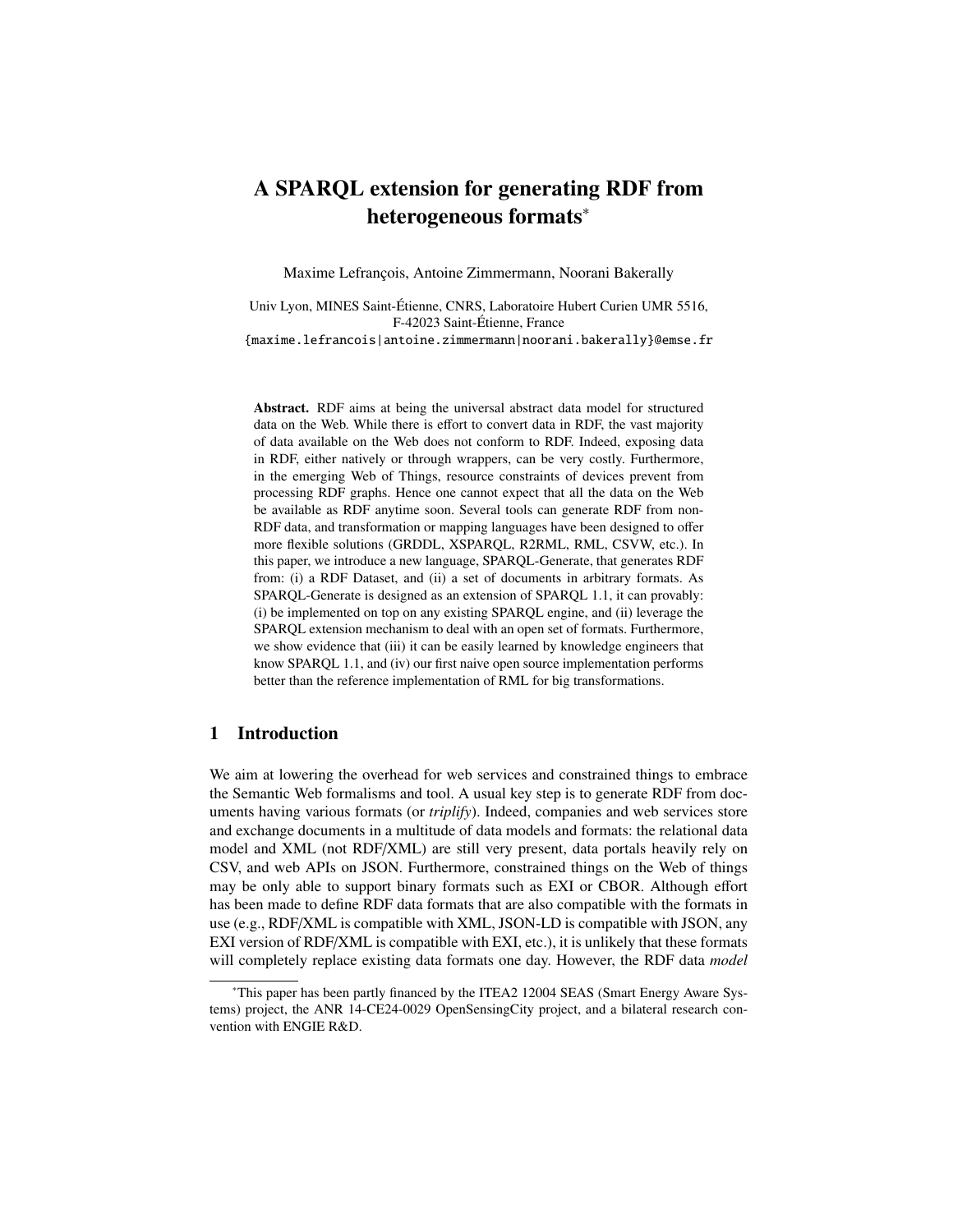may still be used as a *lingua franca* to reach semantic interoperability and integration and querying of data having heterogeneous formats.

Several pieces of research and development focused on generating RDF from other models and formats, and sometimes led to the definition of standards. However, in the context of projects we participate in, we identified use cases and requirements that existing approaches satisfy only partially. These are reported in Section 2 and include:

- the solution must be expressive, flexible, and extensible to new data formats;
- the solution must generate RDF from several data sources with heterogeneous formats, potentially in combination with a RDF dataset;
- the solution should be easy to learn and to integrate in a typical semantic web engineering workflow, so that knowledge engineers can learn it easily to start prototyping triplifications.

Section 3 describes existing solutions and identify their limitations. In order to satisfy these requirements, we introduce SPARQL-Generate, an extension of SPARQL 1.1 that answers the aforementioned requirements and combines the following advantages: (1) it leverages SPARQL's expressivity and flexibility, including the standard extension mechanism for binding functions; (2) it may be implemented on top of any existing SPARQL engine.

The rest of this paper is organized as follows. Section 4 formally specifies the abstract syntax and semantics of the SPARQL-Generate language. These definitions enable to prove in Section 5.1 that it can be implemented on top of any existing SPARQL 1.1 engine, and propose a naive algorithm for this. Section 5.2 briefly describes a first opensource implementation on top of Apache ARQ, which has been tested on use cases from the related work and more. Finally, Section 5.3 proposes a comparative evaluation between SPARQL-Generate and RML on two aspects: performance of the reference implementations, and cognitive complexity of the query/mapping.

## 2 Use-Cases and Requirements

We identified two important use cases for generating RDF from heterogeneous data formats. They are originating from projects in which the stakeholders require strong interoperability in consuming and exchanging data, although data providers cannot afford the cost to move towards semantic data models.

*Open data.* In the context of open data, organizations can rarely afford the cost of cleaning and reengineering their datasets towards more interoperable linked data. They sometimes also lack the expertise to do so. Therefore, data is published on a best effort basis in the formats that require least labour and resources. Yet, data consumers expect more uniform, self describing data sets that can be easily cross-related. In the case when a knowledge model has been agreed upon, it is important for the users to be able to prototype transformations to RDF from one or more of these data sources, potentially in different formats. In addition, the solution should be flexible enough to allow for fine-grained control on the generated RDF and the links between data sets, and should be able to involve contextual RDF data. The list of formats from which RDF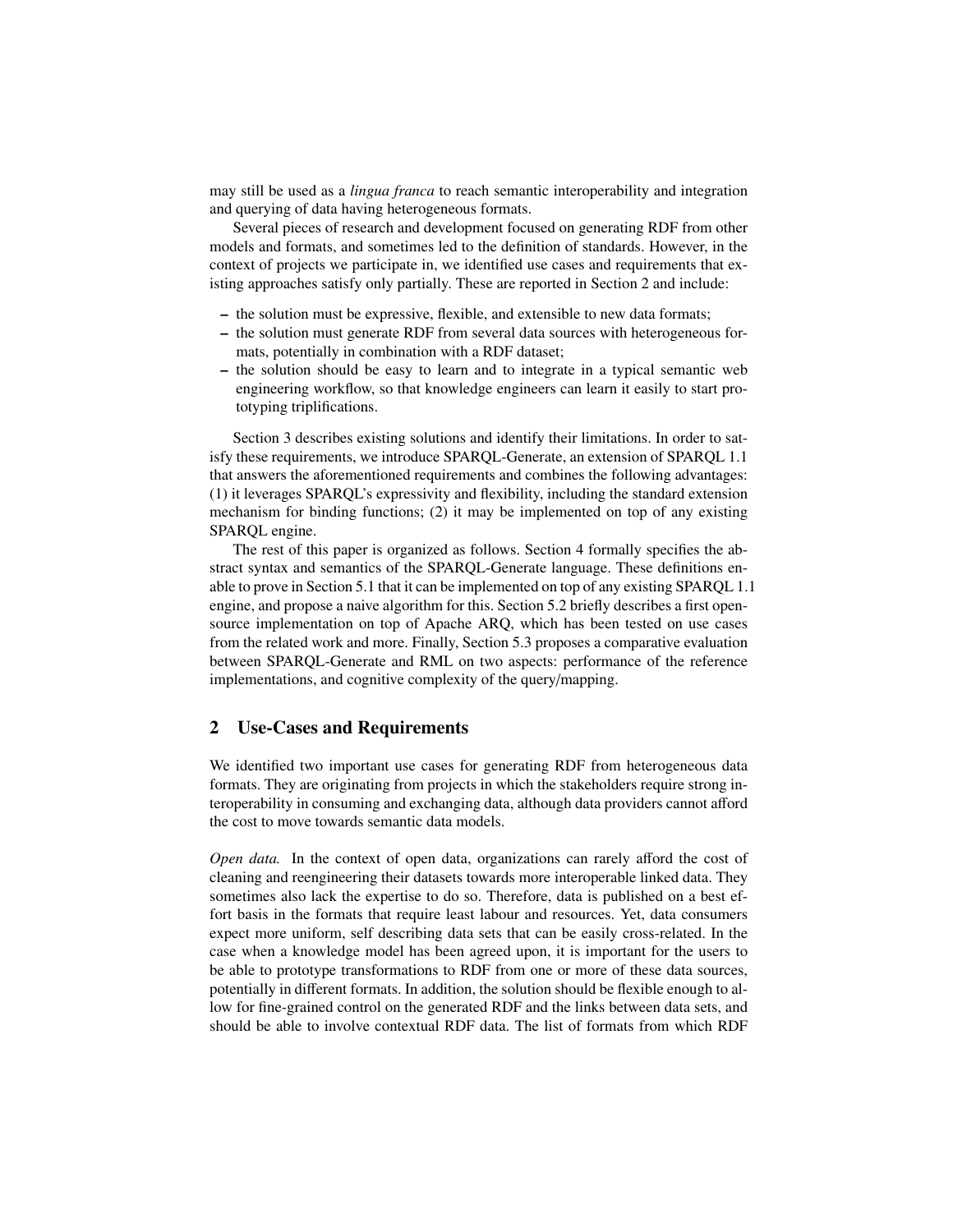may be generated must be easily extended. Finally, the solution must be easily used by knowledge engineers that know RDF and SPARQL.

*Web of Things.* In the emerging Web of Things, constrained devices must exchange lightweight messages due to their inherent bandwidth, memory, storage, and/or battery constraints. Yet, RDF formats have to encode a lot of textual information such as IRIs and literals with datatype IRIs. Although some research is led to design lightweight formats for RDF (such as a CBOR version of JSON-LD), it is likely that companies and device vendors will continue to use and introduce new binary formats that are optimized for their usage.

From these use cases, we identify the following requirements:

- R1: transform several sources having heterogeneous formats;
- R2: contextualize the transformation with an RDF Dataset;
- R3: be extensible to new data formats;
- R4: be easy to use by Semantic Web experts;
- R5: integrate in a typical semantic web engineering workflow;
- R6: be flexible and easily maintainable;
- R7: transform binary formats as well as textual formats.

With these requirements in mind, the next section overviews existing solutions.

## 3 Related work

Data publisher and consumer can implement *ad-hoc* transformation mechanisms to generate RDF from data with heterogeneous models and formats. Although this approach certainly leads to the most efficient solutions, it is also costly to develop and maintain, and inflexible. Several pieces of work aimed at simplifying this task.

Many *converters to RDF* have been listed by the W3C Semantic Web Education and Outreach interest group (SWEO): https://www.w3.org/wiki/ConverterToRdf. Most of them target a specific format or specific metadata, such as ID3tag, BibTeX, EXIT, etc. Some like Apache Any23, datalift, or Virtuoso Sponger are designed to convert multiple data formats to RDF. Direct Mapping [1] describes a default transformation for relational data. These solutions are very ad hoc, implementation specific and barely allow the control of how RDF is generated. They do not provide a formal language that would allow to explicit and customize the conversion to RDF. As a result, the output RDF is often more geared towards describing the structure of the data rather than the data itself. It is still possible to compose these solutions with SPARQL construct rules that transform the generated RDF to the required RDF, but this requires to get familiar with the vocabulary used in the output of each of these tools. They hence do not satisfy most of the requirements listed in Section 2.

Other approaches propose to use a transformation or mapping language to tune the RDF generation. However, most of these solutions target only one or a few specific data models (e.g., the relational model) or formats (e.g., JSON). For instance GRDDL encourages the use of XSLT and targets XML inputs [2]. XSPARQL is based on XQuery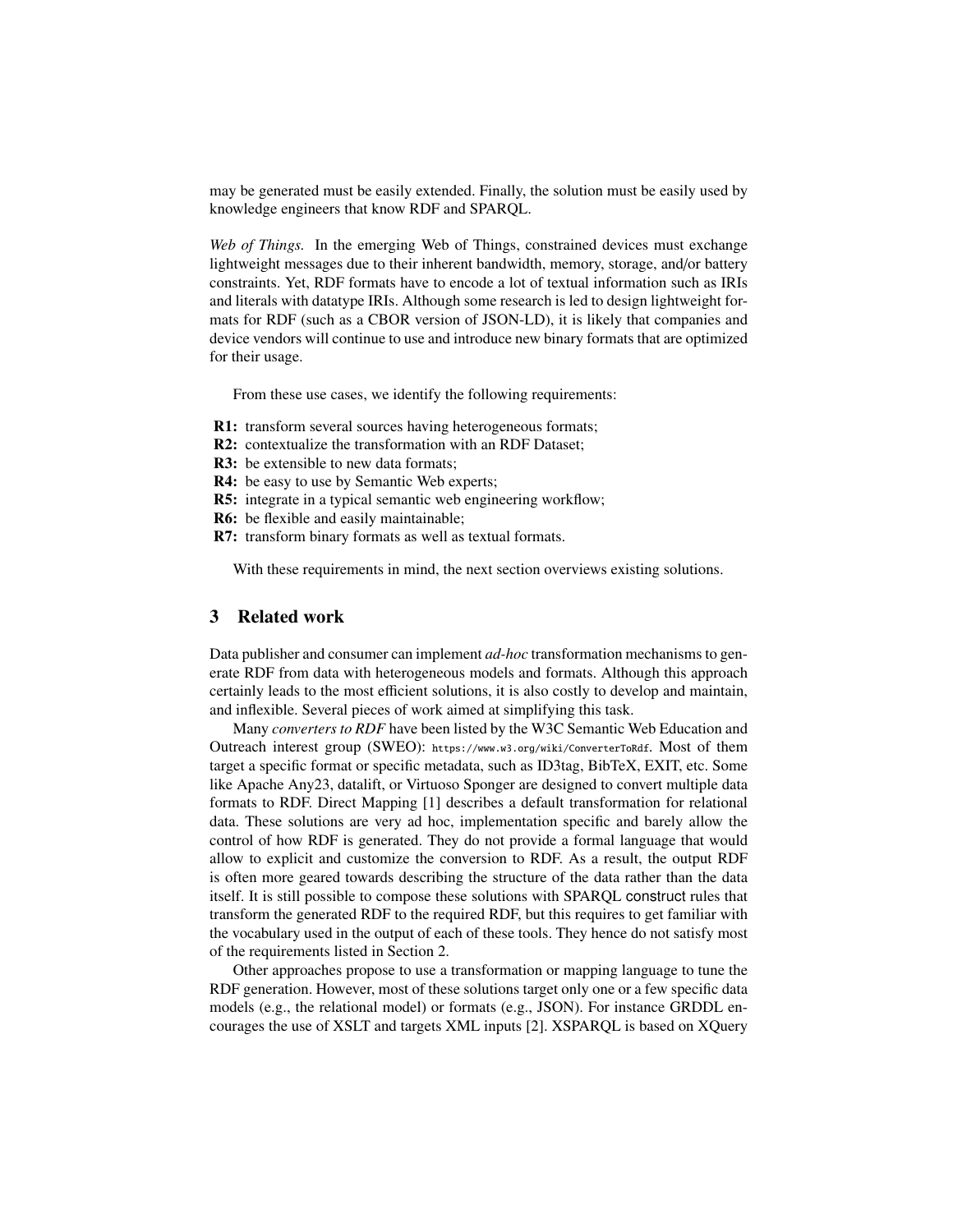and originally targeted XML [11], as well as the inverse transformation from RDF to XML, before being extended to the relational data model [10], then to JSON [4]. GRDDL and XSPARQL rely respectively on XSLT and XQuery, that have been proven to be Turing-complete. These languages are hence full-fledged procedural programming language with explicit algorithmic constructs to produce RDF.

Other formalisms have been designed to generate RDF from the relational data [7]. From these pieces of work originated R2RML [3], which proposes a RDF vocabulary to describe mappings to RDF. Finally, CSVW [12] also adopts this approach but targets the CSV data format.

One approach that stands out is RML [5], that extends the R2RML vocabulary to describe logical sources which are different from relational database tables. It generates RDF from JSON (exploiting JSONPath), XML (exploiting XPath), CSV<sup>1</sup>, TSV, or HTML (exploiting CSS3 selectors). The approach is implemented on top of Sesame<sup>2</sup>. RML satisfies at least requirements R1, R3, R5. It would be possible to implement the support of binary data formats (R7), and ongoing research are led to integrate RDF sources on the Web of Linked Data (R2). Only RML and XSPARQL are specifically dedicated to the flexible generation of RDF from various formats.

In what follows, we propose an alternative to these approaches that is based on an extension of SPARQL 1.1, named SPARQL-Generate, that leverages its expressiveness and extensibility, and can be implemented on top of its engines.

## 4 SPARQL-Generate specification

SPARQL-Generate is based on a query language that queries the combination of an RDF dataset and what we call a *documentset*, where each document is named and typed by an IRI. For illustration purposes, Figure 1 is an example of a SPARQL-Generate query and the result of its execution on a RDF dataset that contains a default graph, and on a documentset that contains two documents identified by  $\epsilon_{position.txt}$  and <measures.json>. This query answers the question: *"What sensors are nearby, and what do they display?"*. <sup>3</sup> The concrete SPARQL-Generate syntax extends that of SPARQL 1.1 with three new clauses:

- The source clause is used to bind a variable to a document (here, ?pos and ?measures to the documents identified by <position.txt> and <measures.json>, respectively).
- The iterator clause allows to extract bits of documents using so-called *iterator functions*, duplicate a binding, and make a variable be successively bound to these extracted bits of documents (here, function sgiter:JSONListKeys is used to extract the set of keys of the JSON object that is bound to ?measures, and successively bind ?sensorId to these keys).
- Finally, the generate clause replaces and extends the construct clause with embedded SPARQL-Generate queries. This enables the modularization of queries and the factorization of the RDF generation.

<sup>&</sup>lt;sup>1</sup>RML is an implementation of the CSV on the Web standard [12]

 $^2$ http://rdf4j.org/

<sup>3</sup>Prefixes correspond to those registered at http://prefix.cc/ and are omitted to save space.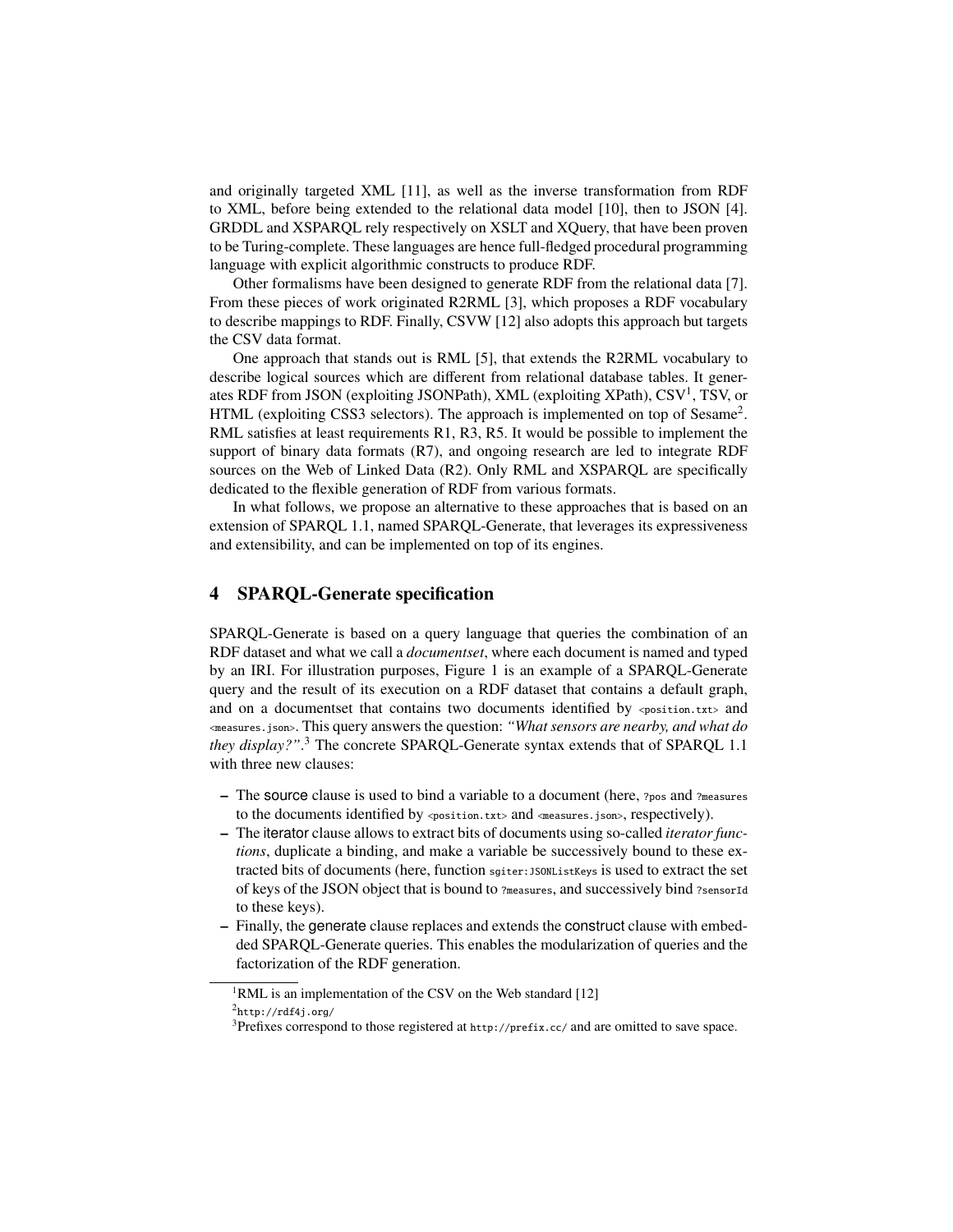Various data formats can be supported thanks to the extensible set of SPARQL 1.1 *binding* functions and SPARQL-Generate *iterator* functions.

Default graph (Turtle) SPARQL-Generate query

```
<s25> a :TempSensor ;
     geo:lat 38.677220 ;
     geo:long -27.212627 .
<s26> a :TempSensor ;
     geo:lat 37.790498 ;
     geo:long -25.501970 .
<s27> a :TempSensor ;
     geo:lat 37.780768;
     geo:long -25.496294 .
Document position.txt
37.780496,-25.495157
Document measures.json
{ "s25": 14.24,
"s26": 18.18 }
Output (Turtle)
 <s26> a :NearbySensor ;
       :temp 18.18 .
 <s27> a :NearbySensor .
                                  GENERATE {
                                    ?sensor a :NearbySensor .
                                    GENERATE {
                                    ?sensorIRI :temp ?temp .
                                    }
                                    ITERATOR sgiter:JSONListKeys(?measures) AS ?sensorId
                                    WHERE {
                                      BIND( IRI( ?sensorId ) AS ?sensorIRI )
                                       FILTER( ?sensor = ?sensorIRI )
BIND( CONCAT( "$." , ?sensorId ) AS ?jsonPath )
                                      BIND( sgfn:JSONPath( ?measures , ?jsonPath ) AS ?temp )
                                    } .
                                  }
                                  SOURCE <position.txt> AS ?pos
                                  SOURCE <measures.json> AS ?measures
                                  WHERE {
                                     BIND( sgfn:SplitAtPosition(?pos,"(.*),(.*)",1) AS ?long )
BIND( sgfn:SplitAtPosition(?pos,"(.*),(.*)",2) AS ?lat )
                                    ?sensor a :TempSensor .
                                    ?sensor geo:lat ?slat .
                                    ?sensor geo:long ?slong .
                                    FILTER( ex:distance(?lat, ?long, ?slat, ?slong) < 10 )
                                  }
```
Fig. 1: Example of a SPARQL-Generate query execution on a default graph and two documents. This running example illustrates requirements R1 and R2

#### 4.1 SPARQL-Generate Concrete Syntax

The SPARQL-generate syntax is very close to the standard SPARQL 1.1 syntax with only slight additions to the EBNF [6, §19.8]:

```
[174] GenerateUnit ::= Generate
```

```
[175] Generate ::= Prologue GenerateQuery
```

```
[176] GenerateQuery ::= 'GENERATE' GenerateTemplate DatasetClause* IteratorOrSourceClause*
     WhereClause? SolutionModifier
```
- [177] GenerateTemplate ::= '{' GenerateTemplateSub '}'
- [178] GenerateTemplateSub ::= ConstructTriples? ( SubGenerateQuery ConstructTriples? )\*
- [179] IteratorOrSourceClause ::= IteratorClause | SourceClause
- [180] IteratorClause ::= 'ITERATOR' FunctionCall 'AS' Var
- [181] SourceClause ::= 'SOURCE' FunctionCall ( 'ACCEPT' VarOrIri )? 'AS' Var
- [182] SubGenerateQuery ::= 'GENERATE' ( SourceSelector | GenerateTemplate ) (
	- IteratorOrSourceClause\* WhereClause? SolutionModifier '.' )?

While the production of SPARQL Queries and SPARQL Updates respectively start at QueryUnit and UpdateUnit, the production of a SPARQL-Generate query starts at rule GenerateUnit. We wanted to not rewrite any of the SPARQL 1.1 production rules, this is why we do not use construct and introduce generate instead. This concrete syntax has two notable features.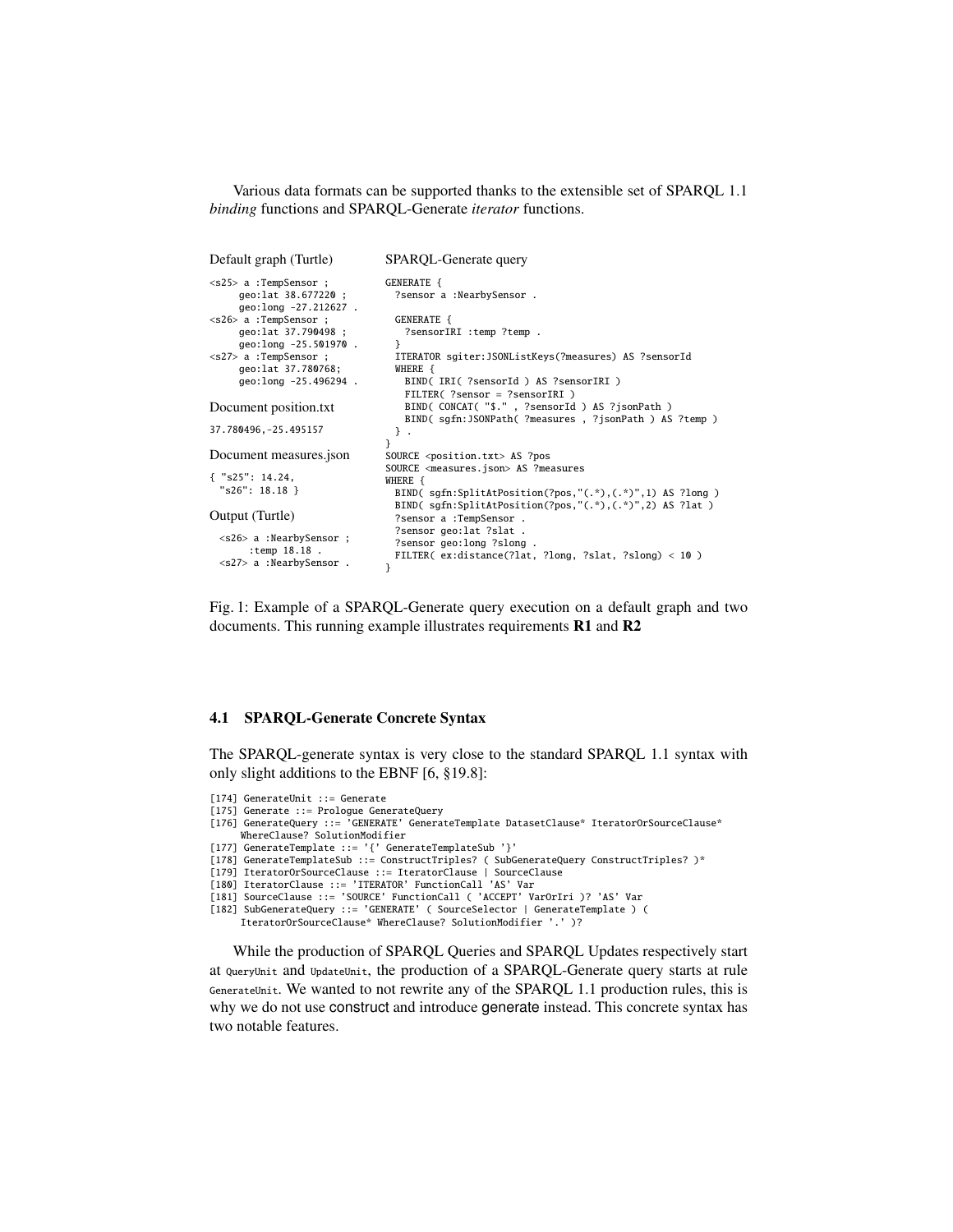*Negotiating the document type.* The first notable feature is in production rule [181]. The optional part ('ACCEPT' VarOrIri) allows to specify a type IRI for the document to bind in the source clause. If a SPARQL-Generate implementation chooses to look up the IRI of a document on the Web, they may retrieve different actual documents corresponding to different representations of the same resource. The optional accept component in the source clause is thought of as a hint for the implementation to choose how to negotiate the content of that resource. We chose to represent it as a IRI that identifies a document type, because the concept of content negotiation here goes beyond the usual HTTP Accept request header. It may also encompass other HTTP Accept-\* parameters, and it may also describe other preferences to look up IRIs not related to the HTTP protocol. After negotiation with the server, the retrieved document type may be different from the requested document type.

*Modularization and reuse of queries.* The second feature is in production rule [182], and enables to modularize queries. A SPARQL-Generate sub-query (i.e., a query in the generate part of a parent query) may contain a generate template, including graph patterns and potentially other sub-queries. It can also refer to a IRI. As for the documentset, implementations are free to choose how this IRI must be looked up to retrieve the identified SPARQL-Generate query. This feature does not need to be described in the abstract syntax, but allows in practice (i) to publish queries on the Web and make them callable by other, and (ii) to modularize large queries and make them more readable. Of course, implementations need to take care about loops in query calls.

For now, SPARQL-Generate implementations are free to choose whether and how they use these informations. Section 5.2 describes the choices we made for our own implementation on top of Apache Jena. Let us now introduce the abstraction of the SPARQL-Generate syntax.

#### 4.2 Abstract Syntax

We note I, B, L, and V the pairwise disjoint sets of *IRIs*, *blank nodes*, *literals*, and *variables*. The set of *RDF terms* is  $T = I \cup B \cup L$ . The set of *triple patterns* is defined as  $T\cup V\times I\cup V\times T\cup V$ , and a *graph pattern* is a finite set of triple patterns. The set of all graph patterns is denoted P. We denote  $\mathbf{F}_0$  the set of SPARQL 1.1 function names,<sup>4</sup> which is disjoint from **T**. We write Q the set of SPARQL 1.1 query patterns. Finally, for any set *X*, we note  $X^* = \bigcup_{n \geq 0} X^n$  the set of lists of *X*.

The set of *function expressions* is noted  $\mathcal E$  and is the smallest set such that:

| $(\mathbf{F_0} \cup \mathbf{I}) \times (\mathbf{T} \cup \mathbf{V})^* \subseteq \mathcal{E}$ |  |  |  |  | $(e.g., \text{CONCAT}("$ \$.",?id), sgiter:JSONListKeys $(?m)$ $(2)$ |  |
|----------------------------------------------------------------------------------------------|--|--|--|--|----------------------------------------------------------------------|--|
|                                                                                              |  |  |  |  |                                                                      |  |

 $\forall E \subseteq \mathcal{E}, (\mathbf{F_0} \cup \mathbf{I}) \times E^* \subseteq \mathcal{E}$  $(i.e., the set of nested function expressions)$  (3)

The abstraction of production rule [181] is the set of source *clauses*, and enable to select a document in the documentset and bind it to a variable. For instance in the

<sup>4</sup>SPARQL 1.1 defines built-in functions with names IF, IRI, CONCAT, and so on.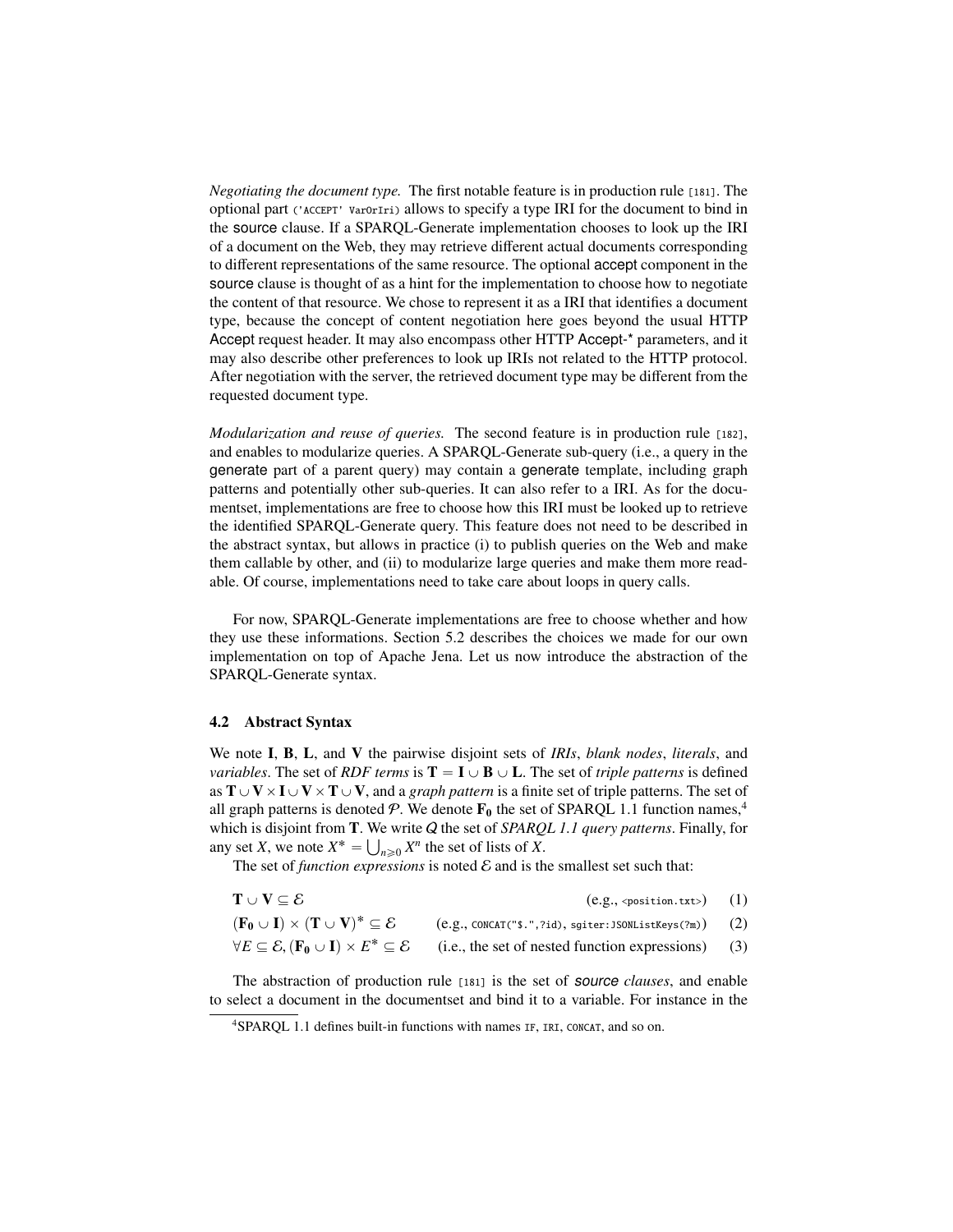query above, variable  $z_{pos}$  is bound to the document identified by  $\zeta_{position}.txt>$ . Let us introduce a special element  $\omega \notin \mathbf{T} \cup \mathbf{V}$ , that represents *null*, and let us note  $\hat{X} = X \cup \{\omega\}$ the *generalized set of X*.

Definition 1 (**source** clauses). *The set* S *of* source *clauses is defined by equation*  $S = \mathcal{E} \times (\mathbf{\hat{I}} \cup \mathbf{V}) \times \mathbf{V}$ . We use notation  $v \stackrel{source}{\longleftarrow} \langle e, a \rangle \in \mathcal{S}$  for a specific source clause, *where*  $v \in V$ *,*  $e \in \mathcal{E}$ *<i>, and a*  $\in \hat{I} \cup V$ *.* 

In most use cases, at some point one needs a given variable to iterate over several parts of the same document. For instance in the illustrating request, variable ?sensor1d is successively bound to the keys of the JSON object bound to ?measures: "s25" and "s26". Other examples include the results of a XPath query evaluation over a XML document,<sup>5</sup> or the matches of a regular expression over a string.<sup>6</sup> In SPARQL, binding clauses involving binding functions are the only way through which one could extract a term from a literal. Yet, these functions output at most one RDF term. So they cannot be used to generate more solution bindings. Consequently, we introduce a second extension, the set of iterator *clauses*, which output a *set* of terms, and replace the current solution binding with as many solution bindings as there are elements in that set.

**Definition 2** (**iterator** clauses). *The set of iterator clauses is defined as*  $I = I \times E^* \times V$ . *We use notation*  $v \stackrel{\text{terator}}{\longleftarrow} (u, e_0, \ldots, e_k) \in I$  for a specific iterator clause, where  $v \in V$ ,  $u \in I$ ,  $e_0, \ldots, e_k \in \mathcal{E}$ , and  $k \in \mathbb{N}$ .

We then extend the query pattern of SPAROL 1.1 queries  $Q$  with a list of source and iterator clauses, in any number and any order. We purposely do not change the definition of Q in order to facilitate the reuse of existing SPARQL implementations.

Definition 3 (SPARQL-Generate query patterns). *The set of SPARQL-Generate query patterns is defined as a sequence of* source *or* iterator *clauses followed by a query pat*tern:  $Q^+ = (\mathcal{S} \cup \mathcal{I})^* \times Q$ 

Finally, the set of SPARQL-Generate queries augments  $Q^+$  with a basic graph pattern, and potentially other SPARQL-Generate sub-queries.

Definition 4 (SPARQL-Generate queries). *The set of SPARQL-Generate queries is noted* G*, and defined as the least set such that:*

| $\mathcal{P}\times\mathcal{Q}^+\subseteq\mathcal{G}$                   | (simple SPAROL-Generate queries) | (4) |
|------------------------------------------------------------------------|----------------------------------|-----|
| $\forall G \subseteq G, \mathcal{P} \times G^* \times Q^+ \subseteq G$ | (nested SPARQL-Generate queries) | (5) |

SPARQL-Generate queries defined by Eq. 4 are comparable to SPARQL CON-STRUCT queries, where a basic graph pattern will be instantiated with respect to a set of solution bindings. Those defined by Eq. 5 contain nested SPARQL-Generate queries, which are used to factorize the generation of RDF. For example, this enables to first generate RDF from the name of all the JSON object keys, and then iterate over the values for these keys, which may be arrays.

<sup>5</sup>See test case *rmlproeg1* - http://w3id.org/sparql-generate/tests-reports.html <sup>6</sup>See test case *regexeg1* - http://w3id.org/sparql-generate/tests-reports.html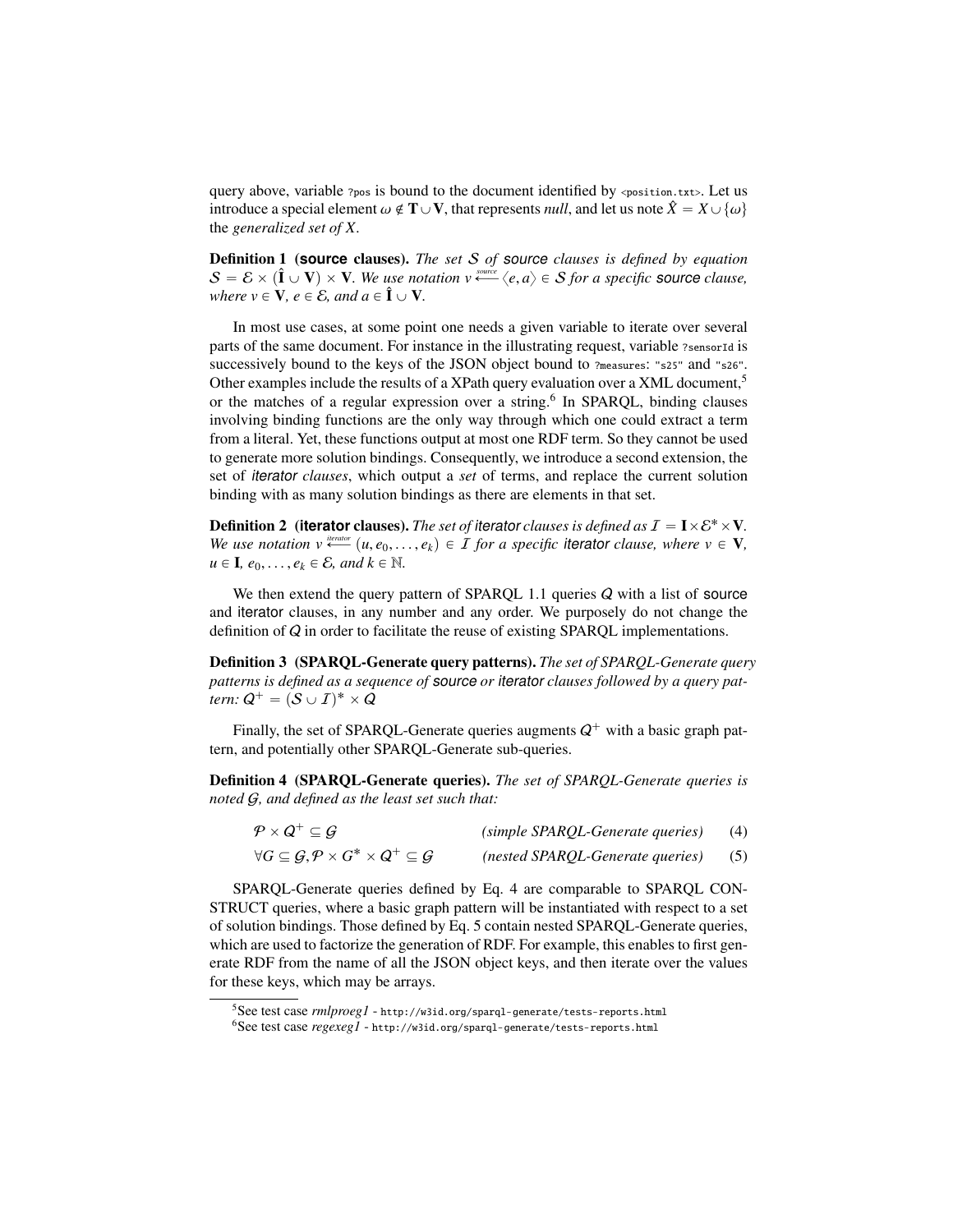#### 4.3 SPARQL-Generate Semantics

This section reuses some concepts from the SPARQL 1.1 semantics, that we redefine in an uncommon, yet equivalent, way for convenience in notations and definitions.

*Definition of the SPARQL-Generate data model.* A SPARQL-Generate query is issued against a data model that extends the one of SPARQL, namely RDF dataset. An *RDF dataset* is a pair  $\langle D, N \rangle$  such that *D* is an RDF graph, called the *default graph*, and *N* is a finite set of pairs  $\langle u, G \rangle$  where *u* is an IRI and *G* is an RDF graph, such that no two pairs contain the same IRI. In order to allow the querying of arbitrary data formats, we introduce the notion of a *documentset*, analogous to RDF datasets.

**Definition 5** (Documentset). A documentset is a finite set of triples  $\Delta \subseteq I \times \hat{I} \times I$ . *An element of*  $\Delta$  *is a triple*  $\langle u, a, \langle d, t \rangle \rangle$  *where: u is the name of the document; a is the requested type for the document; literal*  $\langle d, t \rangle$  *models the document; and the literal datatype IRI t is the document type.* ∆ *must be such that no pair of distinct triples share the same two first elements.*

In order to lighten formulas, we also note  $\Delta : \hat{T} \times \hat{T} \to \hat{L}$  the mapping that associates a pair  $\langle u, a \rangle$  to a literal *l* if and only if  $\langle u, a, l \rangle \in \Delta$ , and to  $\omega$  otherwise. A set of documents can hence be stored internally, or represent the Web: *u* represents where a look up (e.g., a series of HTTP GET following redirections) must be issued, *a* describes how the content must be negotiated, *d* is the content of the successfully obtained representation, and *t* describes the representation type (its media type, language, encoding, etc.).

*Mappings.* The set of *mappings* is noted M, and is defined by Eq. (6) as a function from  $T \cup V$  to the generalized set of terms. As opposed to standard SPARQL 1.1, we use a total function defined on the full set of terms and variables, and rely on the element  $\omega$ to represent the image of unbound variables. As in SPARQL, The *domain* of a mapping is the set of variables that are bound to a term (see Eq. (7)).

$$
\mu: \mathbf{T} \cup \mathbf{V} \to \hat{\mathbf{T}} \text{ s.t., } \forall t \in \mathbf{T}, \mu(t) = t \tag{6}
$$

$$
\forall \mu \in \mathcal{M}, \text{dom}(\mu) = \{ v \in \mathbf{V} | \mu(v) \in \mathbf{T} \}
$$
 (7)

We introduce a distinguished set of mappings called *substitution mappings*, whose domain is a singleton. i.e.,  $\forall v \in \mathbf{V}$  and  $t \in \hat{\mathbf{T}}$ ,  $[v/t]$  is a substitution mapping with:

$$
\forall t' \in \mathbf{T}, [v/t](t') = t', \quad [v/t](v) = t, \quad \text{and } \forall x \in \mathbf{V}, x \neq v, [v/t](x) = \omega \tag{8}
$$

Then, the *left composition* operator  $\frac{1}{9}$  is defined such that in  $\mu_1 \frac{1}{9} \mu_2$ , any variable that is commonly bound by  $\mu_1$  and  $\mu_2$  is finally bound to its value in mapping  $\mu_1$ . In practice, this may be used to override bindings for variables in source or iterator clauses.

$$
\mu_1 \S \mu_2 : \begin{cases} x \mapsto \mu_1(x) & \text{if } x \in \text{dom}(\mu_1) \\ x \mapsto \mu_2(x) & \text{if } x \in \text{dom}(\mu_2) \setminus \text{dom}(\mu_1) \\ x \mapsto \omega & \text{otherwise} \end{cases}
$$
(9)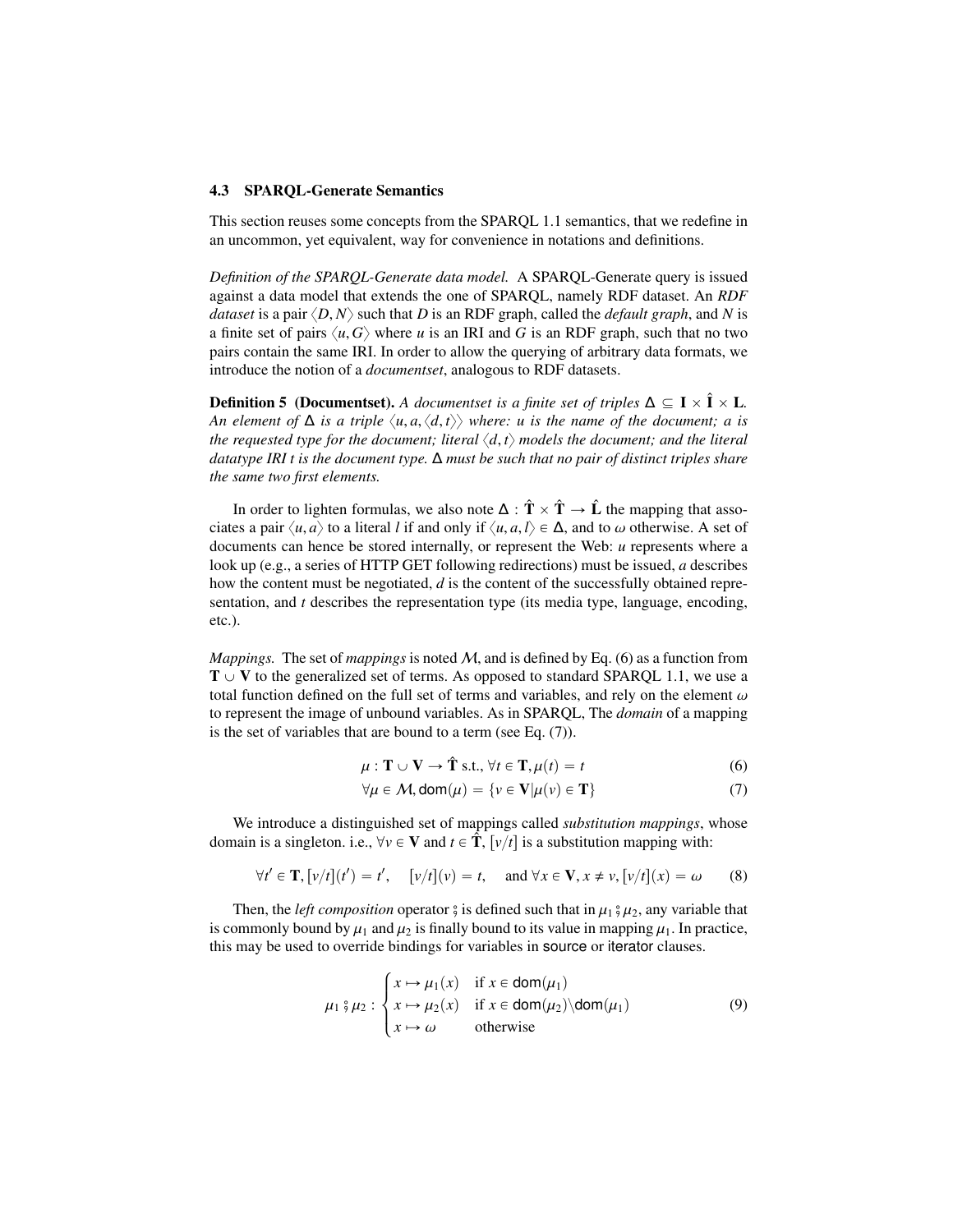*Binding and iterator function map.* Each SPARQL engine recognizes a set of binding function IRIs  $F_b$  (e.g. here, at least sgfn: JSONPath, sgfn: SplitAtPosition, and ex:distance). A binding function maps function expressions used in binding clauses to their evaluation, i.e., a RDF term. Formally, for a given SPARQL engine, Eq. (10) defines a *binding functions map fb*, that associates to any *recognized binding functions* its SPARQL binding function. The *SPARQL-Generate iterator functions map* is defined analogously for a SPARQL-Generate engine (e.g. here, it recognizes at least sgiter:JSONListKeys), except the evaluation of a function expression is a *set* of RDF terms. Given a set *F<sup>i</sup>* of *recognized iterator functions*, Eq. (11) defines the *iterator functions map f<sup>i</sup>* :

$$
f_b: F_b \to (\hat{\mathbf{T}}^* \to \hat{\mathbf{T}}) \tag{10} \qquad f_i: F_i \to (\hat{\mathbf{T}}^* \to 2^{\hat{\mathbf{T}}}) \tag{11}
$$

*Generalized mappings.* We generalize the definition of mappings so that their domains include the set of function expression. The set of *generalized mappings* is noted  $\bar{M}$ . It contains the *generalization*  $\bar{\mu}$  of every mapping  $\mu \in M$ , where  $\bar{\mu} : T \cup V \cup \mathcal{E} \rightarrow \hat{T}$  is defined recursively as follows:

$$
\forall t \in \mathbf{T} \cup \mathbf{V}, \bar{\mu}(t) = \mu(t) \tag{12}
$$

$$
\forall \langle u, e_1, \ldots, e_n \rangle \in \mathcal{E} \text{ s.t. } u \in F_b, \ \bar{\mu}(\langle u, e_1, \ldots, e_n \rangle) = f_b(u)(\bar{\mu}(e_1), \ldots, \bar{\mu}(e_n)) \tag{13}
$$

*Evaluation of source and iterator clauses.* A source clause  $v \stackrel{\text{source}}{\longleftarrow} \langle e, a \rangle \in S$  is used to modify the binding *u* so that variable *y* is bound to a document in  $\Lambda$  (e.g. area is to modify the binding  $\mu$  so that variable  $\nu$  is bound to a document in  $\Delta$  (e.g, ?pos is bound to "37.780496,-25.495157"). An iterator clause  $v \stackrel{\text{iteration}}{\leftarrow} \langle t, e_0, \ldots, e_k \rangle \in I$  is typically used to extract important parts of a document: from a binding  $\mu$ , it enables, to generate several other bindings where variable *v* is bound to elements of the evaluation of  $f_i(t)$ over  $e_0, \ldots, e_k$  (e.g. here, ?sensorId will be successively bound to "s25" then to "s26"). Any number of source or iterator clauses can be combined in a list. Let  $\Sigma \in (S \cup I)^n$ , and  $n > 1$ . The set of solution mannings (i.e., the evaluation) for any list of source and  $n \geq 1$ . The set of solution mappings (i.e., the evaluation) for any list of source and iterator clauses  $\llbracket \Sigma \rrbracket_\Delta^\mu$  can be defined by induction as follows:

rr*v*

$$
\left[\psi \stackrel{\text{source}}{\longleftarrow} \langle e, a \rangle\right]_{\Delta}^{\mu} = \left[\psi/\Delta(\bar{\mu}(e), a)\right] \hat{\mathfrak{z}} \mu \tag{14}
$$

$$
\sum_{k=1}^{\text{iterator}} \langle t, e_0, \dots, e_k \rangle \mathbb{I}_{\Delta}^{\mu} = \{ [\nu/t'] \, \mathfrak{z} \, \mu | t' \in f_i(t) (\bar{\mu}(e_0), \dots, \bar{\mu}(e_k)) \} \tag{15}
$$

$$
\llbracket \langle \Sigma, v \stackrel{\text{source}}{\longleftarrow} e \rangle \rrbracket_{\Delta}^{\mu} = \{ \llbracket v \stackrel{\text{source}}{\longleftarrow} e \rrbracket_{\Delta}^{\mu'} | \mu' \in \llbracket \Sigma \rrbracket_{\Delta}^{\mu} \} \tag{16}
$$

$$
[\![\langle \Sigma, v^{\text{ iterator}} \, e \rangle]\!]_{\Delta}^{\mu} = \bigcup_{\mu' \in [\![\Sigma]\!]_{\Delta}^{\mu}} [\![v \, \sum_{\mu' \in \mathbb{N}}^{\text{iterator}} e \, ]\!]_{\Delta}^{\mu'}
$$
\n(17)

*Evaluation of SPARQL-Generate query patterns.* Let  $Q \in Q$  be a SPARQL 1.1 query pattern, *D* be an RDF dataset, and  $\llbracket Q \rrbracket_p^{\mu}$  be the set of solution mappings for *Q* that are compatible with a mapping  $\mu$ , as defined by the SPARQL 1.1 semantics. Let also  $\Sigma$ be a list of source and iterator clauses. Then the evaluation of the SPARQL-Generate query pattern  $Q^+ = \langle \Sigma, Q \rangle \in (\mathcal{S} \cup I)^* \times Q$  over *D* and a documentset  $\Delta$  is defined<br>by Eq. (18). We introduce a special *initial* manning  $\mu_0 : y \mapsto \omega$   $\forall y \in V$ . Then, the set by Eq. (18). We introduce a special *initial* mapping,  $\mu_0 : v \mapsto \omega$ ,  $\forall v \in \mathbf{V}$ . Then, the set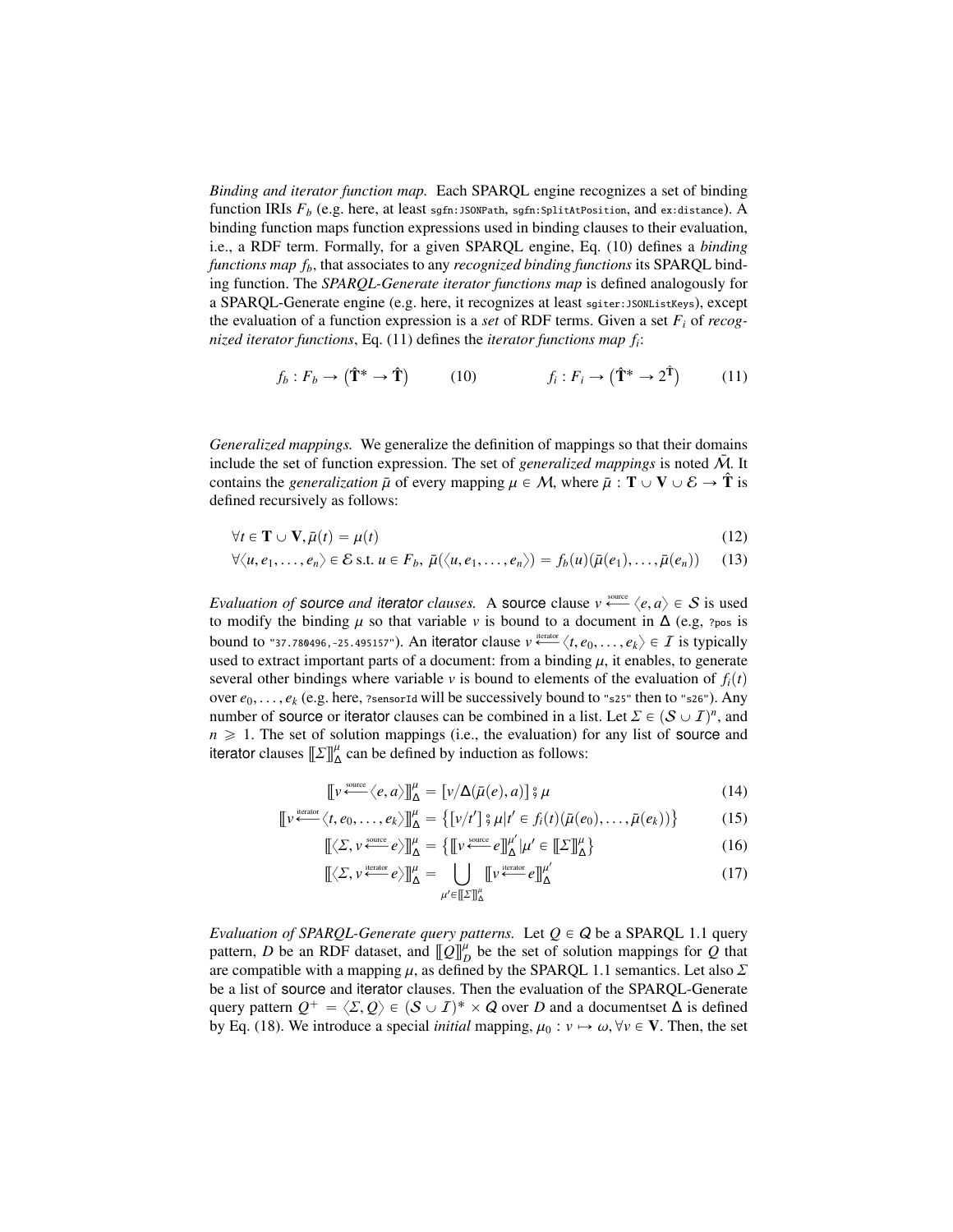of solution mappings of any SPARQL Generate query *Q* ` over ∆ and *D* is defined by Eq. (19).

$$
\llbracket Q^+\rrbracket_{\Delta,D}^{\mu} = \bigcup_{\mu' \in \llbracket \Sigma \rrbracket_{\Delta}^{\mu}} \llbracket Q \rrbracket_{D}^{\mu'} \qquad (18) \qquad \qquad \llbracket Q^+\rrbracket_{\Delta,D} = \llbracket Q^+\rrbracket_{\Delta,D}^{\mu_0} \qquad (19)
$$

*Generate part of the SPAROL Generate query.* For any graph pattern  $P \in \mathcal{P}$  and any mapping  $\mu \in M$ , we note  $\frac{1}{G}$  (P) the RDF Graph generated by instantiating the graph pattern with respect to a manning  $\mu$  following 16, 816.2.11. We then define the evalpattern with respect to a mapping  $\mu$ , following [6, §16.2.1]. We then define the evaluation of SPARQL-Generate queries recursively. Let be a simple SPARQL-Generate query  $\langle P, Q \rangle \in \mathcal{P} \times \mathcal{Q}^+$ , another query  $G = \langle P, G_0, \ldots, G_j, Q \rangle \in \mathcal{P} \times \mathcal{G}^* \times \mathcal{Q}^+$ , and a manning  $\mu$ . The following three equations define the RDE graph generated by  $G$ mapping  $\mu$ . The following three equations define the RDF graph generated by  $G$ .

$$
\phi_{\Delta,D}^{\mu}(\langle P,Q\rangle) = \bigcup_{\mu' \in [[Q]]_{\Delta,D}^{\mu}} \phi^{\mu'}(P) \tag{20}
$$

$$
\text{d}^{\mu}_{\Delta,D}(\langle P, G_0, \dots, G_j, Q \rangle) = \bigcup_{\mu' \in [[Q]]^{\mu}_{\Delta,D}} \left( \text{d}^{\mu'}(P) \cup \bigcup_{0 \leq i \leq j} \text{d}^{\mu'}_{\Delta,D}(G_i) \right) \tag{21}
$$

$$
\mathrm{d}^{\mathcal{A}}_{\Delta,D}(G) = \mathrm{d}^{\mu_0}_{\Delta,D}(G) \tag{22}
$$

## 5 Implementation and Evaluation

#### 5.1 Generic approach

It is advantageous to be able to implement SPARQL-Generate on top of any existing SPARQL 1.1 engine. In fact, such an engine already provides us with: (i) the binding functions map  $f_b$  (thus one can know for any mapping  $\mu \in M$  its generalization  $\bar{\mu}$  to any binding function expression); (ii) a function select that takes a SPARQL 1.1 query pattern as input, and returns a set of solution mappings; (iii) a function INSTANTIATE that takes a graph pattern  $P \in \mathcal{P}$  and a mapping  $\mu \in \mathcal{M}$  as input, and returns the RDF Graph corresponding to the instantiation of *P* with respect to  $\mu$ ; (iv) the management of RDF datasets *D*. Then an implementation of SPARQL-Generate would just need to provide: (1) the management of a documentset  $\Delta$ , and (2) the iterator functions map  $f_i$ .

Let  $V = 2^M$  be the set of *inline data blocks*. Then we note  $\langle V, O \rangle \in Q$  the result of prefixing some SPARQL query  $Q \in Q$  by some inline data block  $V \in \mathcal{V}$ . Theorem 1 below allows us to design a naive algorithm (Algorithm 1) that can be used to implement SPARQL-Generate on top of a SPARQL 1.1 engine.

**Theorem 1.** Let be a SPARQL 1.1 query  $Q \in Q$ , and a list of source and iterator *clauses*  $\Sigma \in (\mathcal{S} \cup I)^*$ . The evaluation of the SPARQL-Generate query pattern  $\langle \Sigma, \mathcal{Q} \rangle \in \Omega^+$  is equal to the evaluation of  $\mathcal{S}$ .  $Q^+$  *is equal to the evaluation of*  $\langle [\![\Sigma]\!]_\Delta, Q \rangle$ *, where*  $[\![\Sigma]\!]_\Delta$  *is the evaluation of*  $\Sigma$ *.* 

*Proof.* First note that in the SPARQL 1.1 semantics, the evaluation of a SPARQL 1.1 query pattern *Q* prefixed by an inline data block *V* is a join between the evaluation of *V* (i.e.,  $\llbracket V \rrbracket_D = V$ ), and the evaluation of *Q* (i.e.,  $\llbracket Q \rrbracket_D$ ). With our notations, this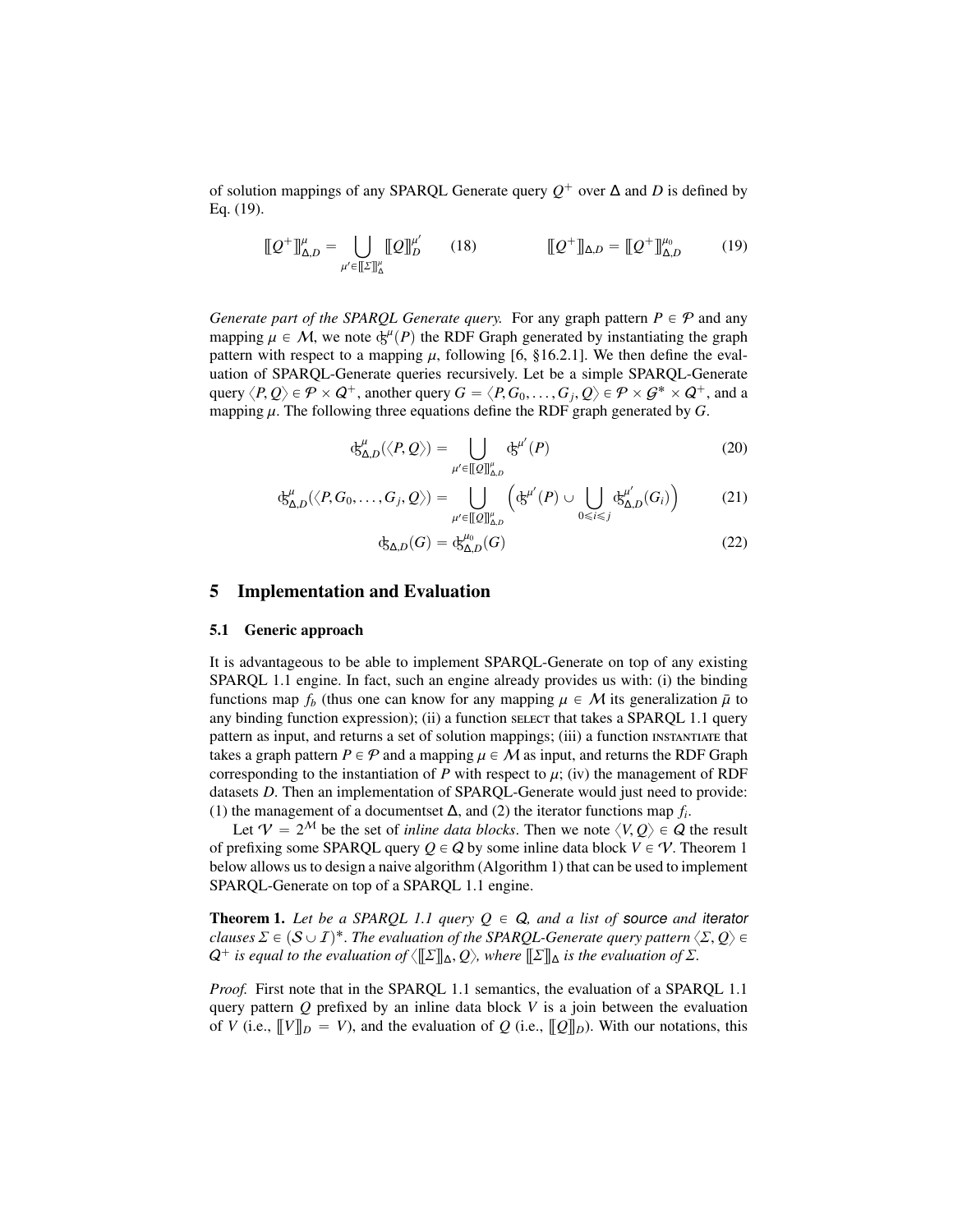translates to:  $\llbracket \langle V, Q \rangle \rrbracket = \bigcup_{\mu \in V} \llbracket Q \rrbracket^{\mu}$ . Substituting *V* by  $\llbracket \Sigma \rrbracket_{\Delta} = \llbracket \Sigma \rrbracket^{\mu_0}$  and combining with equations 18 and 19 leads to the proof: with equations 18 and 19 leads to the proof:

$$
\llbracket \langle \llbracket \Sigma \rrbracket_{\Delta}^{\mu_0}, Q \rangle \rrbracket_{\Delta, D} = \bigcup_{\mu' \in \llbracket \Sigma \rrbracket_{\Delta}^{\mu_0}} \llbracket Q \rrbracket_{\Delta, D}^{\mu'} = \llbracket \langle \Sigma, Q \rangle \rrbracket_{\Delta, D}^{\mu_0} = \llbracket \langle \Sigma, Q \rangle \rrbracket_{\Delta, D} \tag{23}
$$

Algorithm 1 Naive implementation of SPARQL-Generate on top of any SPARQL 1.1 engine.<sup>7</sup>

|     | 1: <b>procedure</b> GENERATE( $\langle P, G_0, \ldots, G_j, \langle E_0, \ldots, E_n \rangle, Q \rangle, \mu$ )                  | $\triangleright$ See also Def. 4                                |
|-----|----------------------------------------------------------------------------------------------------------------------------------|-----------------------------------------------------------------|
| 2:  | $M \leftarrow {\{\mu\}}$                                                                                                         | $\triangleright$ <i>M</i> is a singleton containing one mapping |
| 3:  | for $0 \leq i \leq n$ do                                                                                                         |                                                                 |
| 4:  | if $E_i = v \stackrel{\text{source}}{\longleftarrow} e$ then                                                                     | $\triangleright$ See also Def. 1                                |
| 5:  | for all $\mu \in M$ do                                                                                                           |                                                                 |
| 6:  | $\mu(v) \leftarrow \Delta(\bar{\mu}(e))$                                                                                         | $\triangleright$ See also Def. 5 and Eq. 12                     |
| 7:  | end for                                                                                                                          |                                                                 |
| 8:  | else if $E_i = v \stackrel{\text{iterator}}{\longleftarrow} \langle t, e_0, \dots, e_k \rangle$ then                             | $\triangleright$ See also Def. 2                                |
| 9:  | $M' \leftarrow \varnothing$                                                                                                      |                                                                 |
| 10: | for all $\mu \in M$ do                                                                                                           |                                                                 |
| 11: | for all $t' \in f_i(t)(\bar{\mu}(e_0), \ldots, \bar{\mu}(e_k))$ do                                                               | $\triangleright$ See also Eq. 11                                |
| 12: | $\mu' \leftarrow \mu$ ; $\mu'(v) \leftarrow t'$ ; and $M' \leftarrow M' \cup \{\mu'\}$                                           |                                                                 |
| 13: | end for                                                                                                                          |                                                                 |
| 14: | end for                                                                                                                          |                                                                 |
| 15: | $M \leftarrow M'$                                                                                                                | $\triangleright$ replace <i>M</i> by <i>M'</i>                  |
| 16: | end if                                                                                                                           |                                                                 |
| 17: | end for                                                                                                                          |                                                                 |
| 18: | $M \leftarrow$ selectr $(\langle M, Q \rangle)$ $\triangleright$ evaluate the query pattern prefixed by the computed inline data |                                                                 |
|     | block                                                                                                                            |                                                                 |
| 19: | $G \leftarrow \varnothing$                                                                                                       | $\triangleright$ the empty RDF graph                            |
| 20: | for $\mu \in M$ do                                                                                                               |                                                                 |
| 21: | $G \leftarrow G \cup \text{INSTANTIATE}(P, \mu)$ $\Rightarrow$ operate a RDF graph union (not merge), i.e., do not               |                                                                 |
|     | merge blank nodes even if they share the same name                                                                               |                                                                 |
| 22: | for $0 \leq i \leq j$ do                                                                                                         |                                                                 |
| 23: | $G \leftarrow G \cup$ GENERATE $(G_i, \mu)$                                                                                      |                                                                 |
| 24: | end for                                                                                                                          |                                                                 |
| 25: | end for                                                                                                                          |                                                                 |
| 26: | return $G$                                                                                                                       |                                                                 |
|     | 27: end procedure                                                                                                                |                                                                 |

## 5.2 Implementation on top of Apache Jena

This section overviews a first implementation of SPARQL-Generate with Algorithm 1 over the Jena ARQ SPARQL 1.1 engine.

 $7$ This algorithm is simplified and does not show subtleties in the management of blank nodes, which will be the focus of a future paper. On the other hand, the implementation already addresses this, see unit tests bnode1 and bnode2 at http://w3id.org/sparql-generate/tests-reports.html.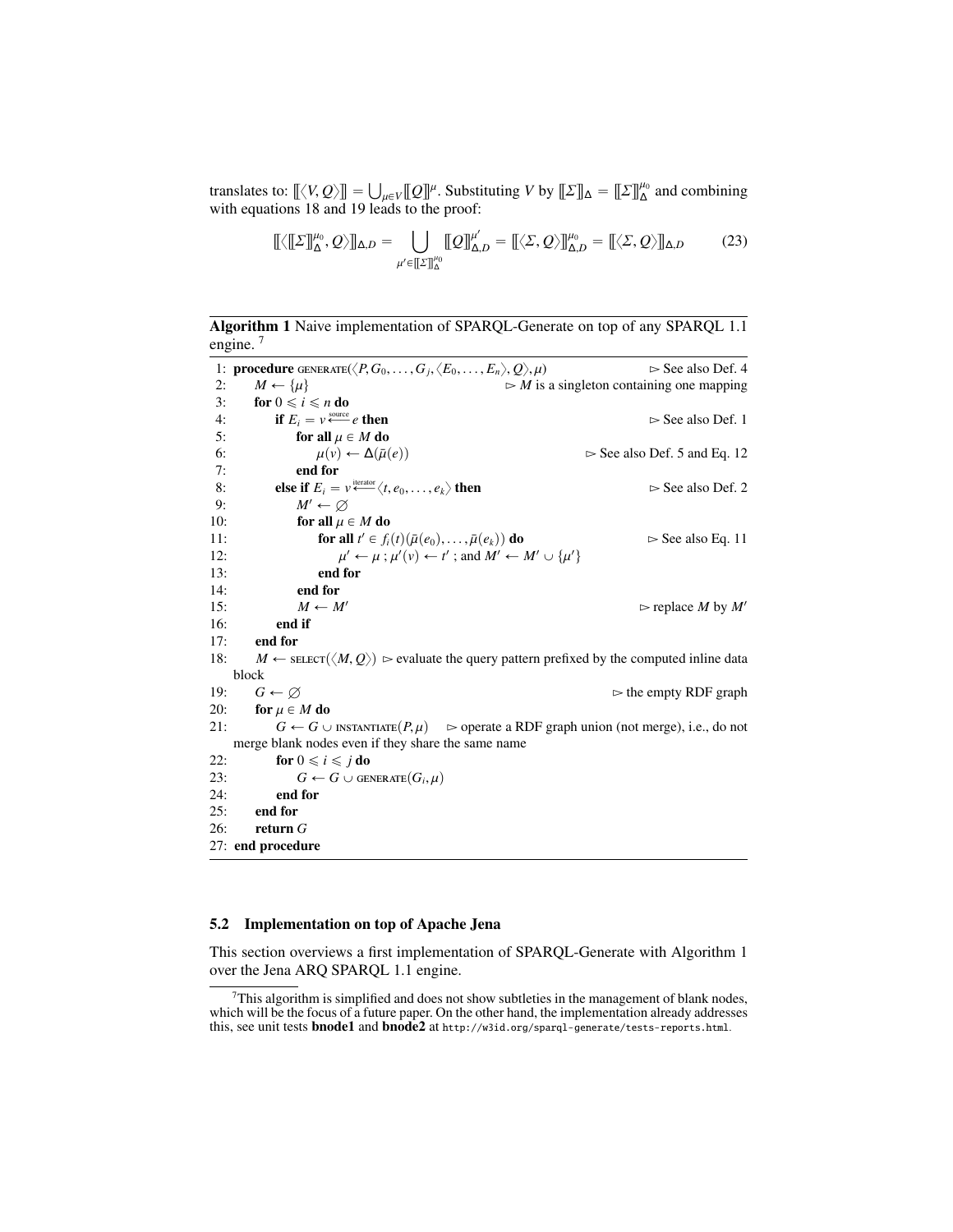*Open-source code and online testbed.* This implementation is open-source and available on GitHub,  $8.9$  released as a Maven dependency,  $10$  can also be used as an executable jar, or as a Web API. SPARQL-Generate can also be tested online using a web form that calls the Web API.<sup>11</sup> The SPARQL-Generate editor uses the YASGUI library,<sup>12</sup> which has been modified to support the SPARQL-Generate syntax. Finally, one can load any of the library unit tests in this web form. These unit tests cover use cases from related work and more.<sup>13</sup>

*Supported data formats, and extensibility.* Binding and iterator functions are available for the following formats: JSON and CBOR (exploiting JSONPath, thus satisfying requirement R7), CSV and TSV (conforming to the RFC 4180, or custom), XML (exploiting XPath), HTML (exploiting CSS3 selectors), and plain text (exploiting regular expressions). A complete documentation of the available binding and iterator functions is available along with the documentation of the API.<sup>14</sup> The implementation relies on Jena's SPARQL binding function extension mechanism, and copies it for iterator functions. Therefore, covering a new data format in this implementation merely consists in implementing new binding and iterator functions like in Jena. This satisfies requirement R3. Even what is not covered by existing query languages can be implemented as an iterator function. For example, iterator function iter:JSONListKeys iterates on key names of a JSON object, which is not feasible using JSONPath. As another example, polymorphic binding function  $f_n$ : CustomCSV enables to parse a CSV document with or without a header. Parameters guide the parsing and data extraction from CSV documents with sparse structures, but the function itself checks for the existence of a header. If present, it treats the parameter column as a string to refer to a column. Else, it treats is as the column index. This function hence covers the *Dialect Description* of CSVW.

*Specific implementation choices (see §4.1).* For the documentset ∆, this implementation uses the FileLocator Jena utility. It hence looks up a IRI depending on its scheme, except if a configuration file explicitly specifies a mapping to a local file. For now, the FileLocator does not look up for IRIs with schemes other than http and file. The implementation still covers these cases in two ways: (a) they may be explicitly mapped to local files, or (b) they may be provided to the engine through some initial binding. For instance, test case named *cborvenueeg1*, featuring CBOR, uses option (a).

If the source clause accept option is set to some IANA media-type URI of the form http://www.iana.org/assignments/media-types/text/csv, then the library negotiates the specified media type with the server.<sup>15</sup> In any other case, the datatype of retrieved documents defaults to xsd:string.

 ${}^{8}$ http://w3id.org/sparql-generate/get-started.html

<sup>&</sup>lt;sup>9</sup>https://github.com/thesmartenergy/sparql-generate

 $^{10}$ http://search.maven.org/#search|ga|1|sparql-generate

<sup>11</sup>http://w3id.org/sparql-generate/language-form.html

<sup>12</sup>http://yasqe.yasgui.org/

<sup>13</sup>http://w3id.org/sparql-generate/tests-reports.html

<sup>14</sup>http://w3id.org/sparql-generate/functions.html

<sup>&</sup>lt;sup>15</sup>There is no consensus on the mapping between URIs and Internet Media Types, althought this is the object of a W3C TAG finding [13].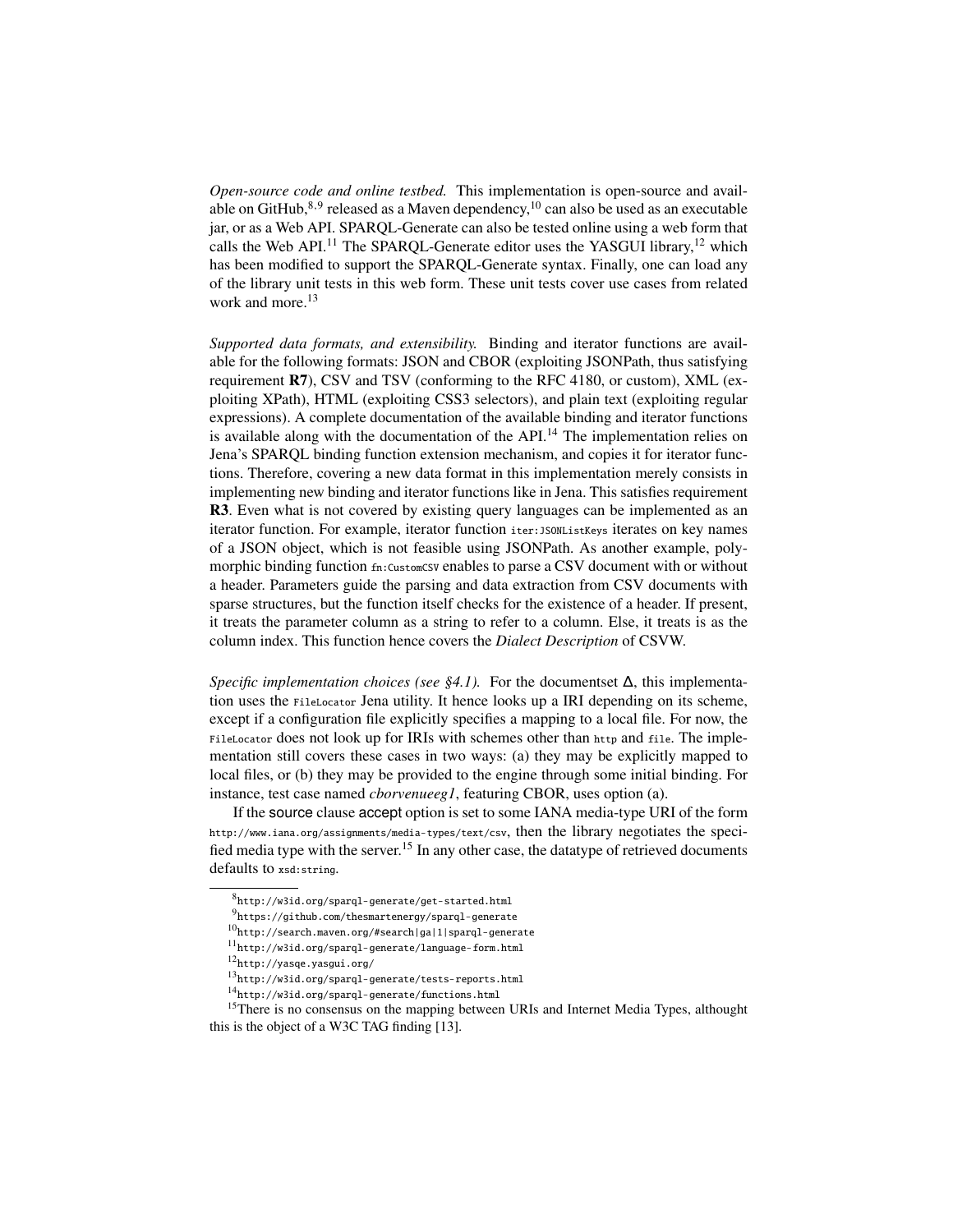Similarly, when a query calls another query with its IRI, the implementation uses the FileLocator Jena utility. If not explicitly mapped to a local file, then the implementation uses the SPARQL-Generate registered media type application/vnd.sparql-generate (file extension .rqg) as the Accepted media type to fetch it on the Web.<sup>16</sup>

### 5.3 Evaluation

As RML is the language that most closely satisfies the identified needs, we conducted a comparative evaluation of it and SPARQL-Generate. This evaluation focuses on two aspects: performances of the reference implementations, and cognitive complexity of the query/mapping. For this purpose, we chose to focus on a very simple transformation from CSV documents generated by GenerateData.com to RDF. For every line, a few triples with the same subject, fixed predicates, and objects computed from one column, are generated. The report and the instructions to reproduce this experiment are available online.<sup>17</sup>

*Performance of the reference implementations.* Figure 2 shows that for this simple transformation, the execution time with sparql-generate-jena becomes faster than RML-Processor above  $\sim$  1,500 rows, and linear. It is slightly above 3 min for 20,000 rows for sparq1-generate-jena, when RML-Processor takes more than 6 min for 5,000 rows. Granted, comparing implementations does not necessarily highlight the true qualities of the approaches since optimizations, better choices of software libraries, and so on, could dramatically impact the results. Yet, with these experiments, we show that a straightforward and relatively naive implementation on top of Jena ARQ we achieve competitive performances. We argue that ease of implementation and use is the key benefit of our approach.



Fig. 2: Execution time for a simple transformation from CSV documents to RDF. Comparison between the current RML-Processor and sparql-generate-jena implementations.

*Cognitive complexity of the query*/*mapping.* We conducted a limited study of the cognitive complexities of the languages we are comparing. On the experiment transformations, there are 12 terms from the R2RML and RML vocabularies, while SPARQL-Generate adds only 4 tokens to SPARQL 1.1 (source, iterator, sgiter:CSV and sgfn:CSV).

 $^{16}$ https://w3id.org/sparql-generate/language.html#IANA\_considerations.

<sup>17</sup>https://w3id.org/sparql-generate/evaluation.html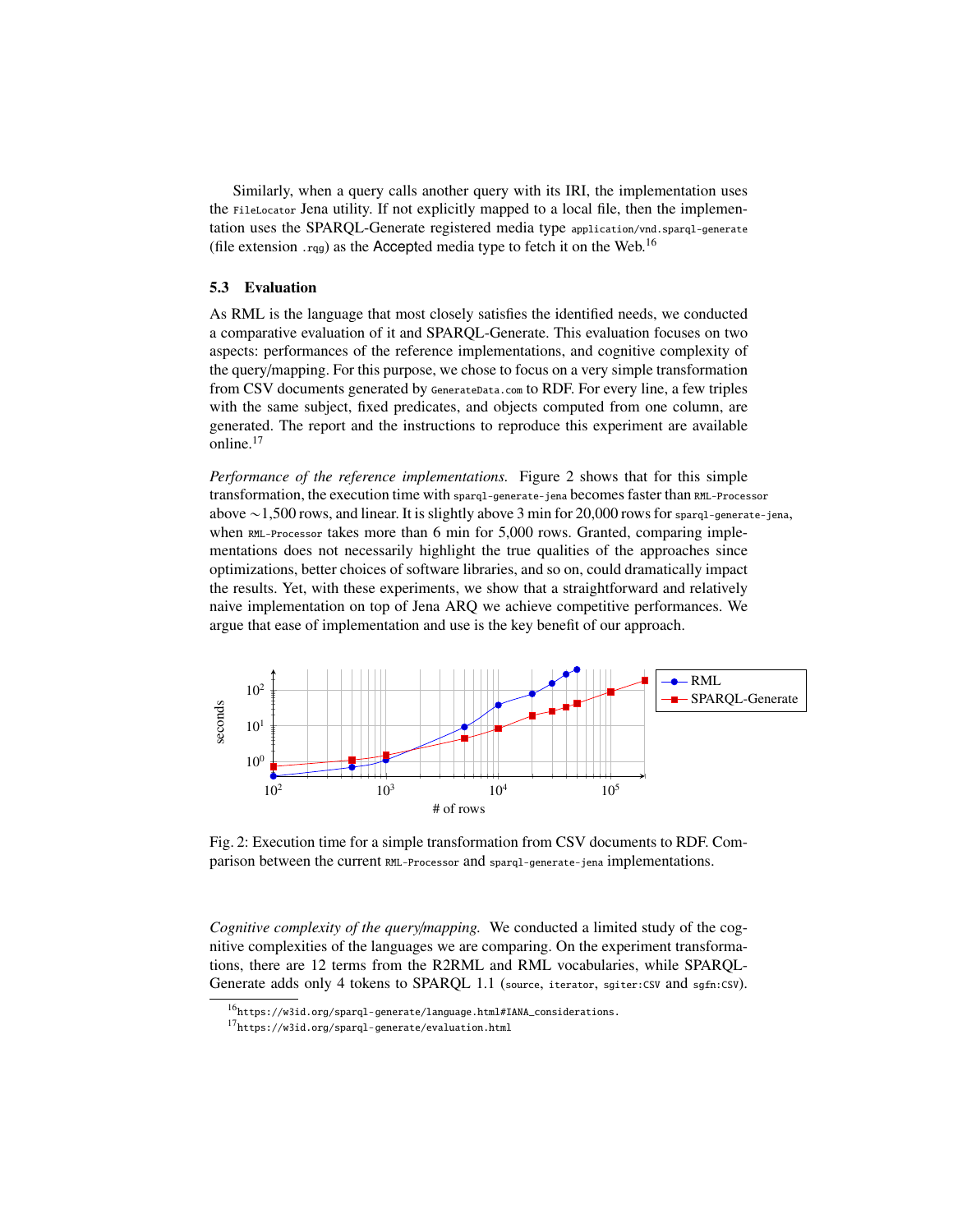Moreover, we realized that semantic web experts that have to carry on a triplification task usually observe the input data to identify the parts that have to be selected and formalize it with a selection pattern, such as a XPath or JSONPath query; then they draw an RDF graph or a graph pattern where they place the selected data from the input. This closely matches the structure of a SPARQL-generate query. The where clause contains the bindings that correspond to the select parts of the input documents; the generate clause contains the output graph patterns that reuse the extracted data. We also noticed that when RML mappings get complex, they tend to grow to larger files than the equivalent SPARQL generate query, as can be witnessed by comparing our equivalent test cases.<sup>18</sup> These limitations in RML may be explained by the fact it extends R2RML whose triple maps are subject-centric. If one requires several triples to share the same object, then one must write several triple maps, that would have the same object map. This limitation impacts the cognitive complexity of the language. On the other hand, as the SPARQL-Generate concrete syntax is very close to that of SPARQL 1.1, we claim it makes it easy to learn and use by people that are familiar with the Semantic Web formalisms, satisfying requirement R4 and R5. Nevertheless, from our own experience writing SPARQL-Generate queries, we identified some syntactic sugars that could strongly improve readability and conciseness of the queries. For instance one could use binding functions directly in the generate pattern, or use curly-bracket expressions instead of concatenating literals. Using such techniques, the running example query could be simplified as follows:

GENERATE {

```
<http://example.com/person/{sgfn:CSV(?person,"PersonId")}> a foaf:Person ;
   foaf:name sgfn:CSV(?person, "Name" ) ;
   foaf:mbox <mailto:{sgfn:CSV(?person,"Email")}> ;
    foaf:phone <tel:{sgfn:CSV(?person,"Phone")}> ;
schema:birthDate "{sgfn:CSV(?person,"Birthdate")}"^^xsd:dateTime ;
   schema:height "{sgfn:CSV(?person,"Height")}"^^xsd:decimal ;
   schema:weight "{sgfn:CSV(?person,"Weight")}"^^xsd:decimal .
} SOURCE <http://example.org/persons.csv> AS ?persons
  ITERATOR sgiter:CSV(?persons) AS ?person
```
*Flexibility and extensibility of the languages.* Work has been led to make RML be able to call external functions [8]. This is not necessary for SPARQL-Generate, and we believe that knowledge engineers are already familiar with SPARQL 1.1 functions, filtering capabilities, and solution sequence modifiers. This satisfies requirement R6.

## 6 Conclusion and Future Work

The problem of exploiting data from heterogeneous sources and formats is common on the Web, and Semantic Web technologies can help in this regard. However, adopting Semantic Web technologies does not automatically clear up those strong integration issues. Different solutions have been proposed to generate RDF from documents in heterogeneous formats. In this paper, we introduced a lightweight extension of SPARQL 1.1 called SPARQL-Generate, and compared it with the related work. We formally defined SPARQL-Generate and proved that it is (i) easily implementable on top of existing

 $^{18}$ See unit tests starting with RML $\star$  at http://w3id.org/sparql-generate/tests-reports.html